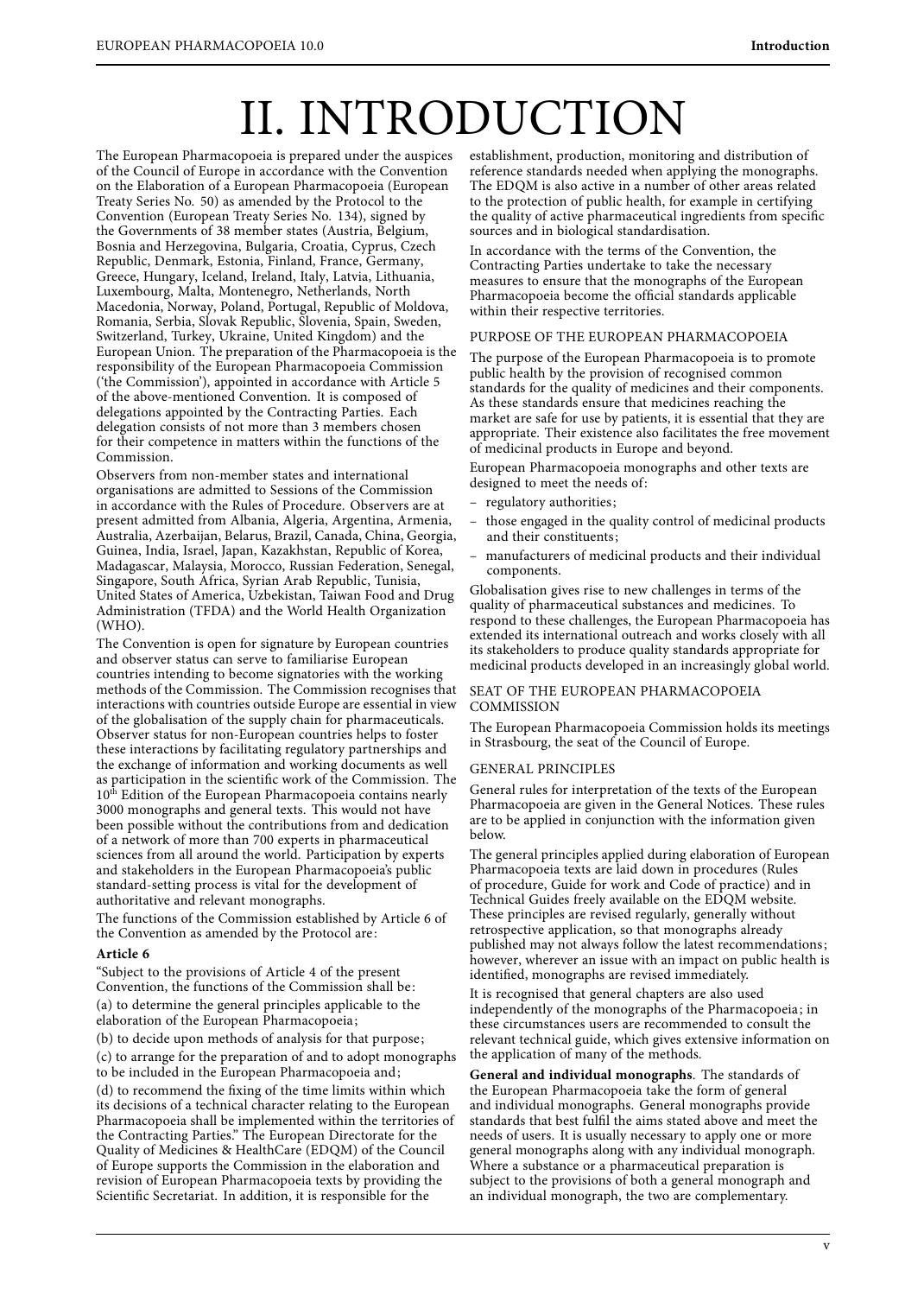An individual monograph may, exceptionally, include an exemption from one or more provisions of a general monograph.

Since, for practical reasons, it is not possible to include a cross-reference to applicable or potentially applicable general monographs in each individual monograph, cross-references are not included, except where they are necessary to avoid ambiguity. A list of general monographs is included in each new edition and supplement to help users identify those required for use with an individual monograph.

**Use of animals**. In accordance with the European Convention for the Protection of Vertebrate Animals used for Experimental and Other Scientific Purposes (CETS No. 123), elaborated under the auspices of the Council of Europe, the Commission is committed to reducing the use of animals wherever possible in pharmacopoeial testing, and encourages its stakeholders to seek alternative procedures. An animal test is included in a monograph only if it has been clearly demonstrated that it is absolutely necessary to achieve satisfactory control for pharmacopoeial purposes and no alternative is available.

**Hydrates**. When monographs refer to a hydrate form, either well-defined or not, the corresponding degree of hydration (mono-, di-, tri-, n-hydrate or hydrate) is indicated in the title, the chemical formula and the chemical name. For non-hydrates, 'anhydrous' is not specified in the title unless otherwise justified. When monographs cover both non-hydrates and hydrates, nothing is added to the title or the chemical name, but 'x $H_2O'$  is stated in the chemical formula.

**Chiral substances**. Monographs on chiral substances that describe a particular enantiomer include a test to confirm enantiomeric purity, usually by chiral liquid chromatography. A test for racemic character using optical rotation is included only if there is information on the specific optical rotation of the enantiomers that indicates that such a test would be discriminating in terms of enantiomeric purity. If other techniques, such as chiral liquid chromatography, can serve the intended purpose, they are prescribed instead of optical rotation.

**Polymorphism**. Where a substance shows polymorphism, this is usually stated under Characters. In general, no particular crystalline form is required in monographs; in rare cases, however, a monograph may cover a specific crystalline form and describe, for example, an infrared absorption spectrophotometric identification test. In these cases, the spectrum is to be recorded using the substance in the solid state without recrystallisation and the chemical reference substance described is of the required crystalline form. In addition to these exceptional cases, depending on the function of a given substance in a pharmaceutical preparation, it may be necessary for a manufacturer to ensure that a particular crystalline form is used. The information given under Characters is intended to alert users to the need to evaluate this aspect during the development of a pharmaceutical preparation. The general monograph Substances for pharmaceutical use (2034) and general chapter 5.9. Polymorphism should also be consulted.

**Impurities**. Together with the general monograph Substances for pharmaceutical use (2034), general chapter 5.10. Control of impurities in substances for pharmaceutical use describes the policy for the control of impurities in individual monographs and explains how the limits in the related substances test are to be understood.

The current general policy of the Commission for substances for pharmaceutical use is to include quantitative tests for impurities in monographs. Most of the older monographs that predate this policy have been revised to introduce quantitative methods. Where a monograph does not conform to the general policy, compliance with the general monograph Substances for pharmaceutical use (2034) implies that the individual monograph requirements need to be supplemented

by the user, using the decision tree provided in general chapter 5.10.

Monographs on medicinal products containing chemically defined active substances describe limits for degradation products arising during manufacture and shelf-life of the medicinal product, including those synthesis impurities that are also degradation products. To this end, quantitative tests are included in the monographs.

**Elemental impurities**. The strategy for the control of elemental impurities has been aligned to the International Council for Harmonisation of Technical Requirements for Pharmaceuticals for Human Use (ICH) Q3D guideline and the core principles of this guideline are reproduced in general chapter 5.20. Elemental impurities. The requirements for the control of elemental impurities, which is strongly based on risk management, are given in the general monographs on Pharmaceutical preparations (2619) and on Substances for pharmaceutical use (2034), while to a certain extent tests for elemental impurities have been removed from individual monographs (e.g. 2.4.8. Heavy metals).

**Residual solvents**. The requirements for residual solvents are given in the general monograph Substances for pharmaceutical use (2034) and in general chapter 5.4. Residual solvents. Thus, all active substances and excipients are subjected to relevant control of residual solvents, whether or not a test is specified in the individual monograph. The requirements are aligned with the ICH Q3C guideline.

**Bacterial endotoxins**. In June 2014, the Commission approved a new policy on bacterial endotoxins in substances for pharmaceutical use. The general monograph Substances for pharmaceutical use (2034) states that a substance must comply with the bacterial endotoxins test (BET) if it is labelled as 'bacterial endotoxin-free', or if it is intended for use in the manufacture of parenteral preparations or preparations for irrigation without a further appropriate procedure for the removal of bacterial endotoxins. The monograph references general chapters 2.6.14. Bacterial endotoxins and 5.1.10. Guidelines for using the test for bacterial endotoxins. According to the general monograph on Parenteral preparations (0520), pharmaceutical preparations for parenteral administration must comply with the test for bacterial endotoxins. Monographs for substances for pharmaceutical use elaborated after the implementation of this policy do not describe a test for bacterial endotoxins, this aspect being covered by the requirements of the general monograph on Substances for pharmaceutical use (2034). There is an exception to this rule: the test is maintained in new monographs when, for example, a specific sample preparation must be used or a specific method applied. In such cases, no limit is given. For all monographs for substances for pharmaceutical use published before the implementation of the policy, the test for bacterial endotoxins is retained: existing limits remain in these monographs to maintain the use of well-established limits.

**Equipment, reagents**. As an aid to users, information is made available via the Knowledge database (see below) on chromatographic columns that have been found to be satisfactory during development of monographs and general methods. Information is also given on other equipment and reagents where this is considered useful. This information is given as a guide and does not imply that other columns, equipment or reagents than those specified are not suitable.

**Homoeopathic preparations**. A monograph on methods of preparation of homoeopathic stocks and potentisation, general monographs on homoeopathic preparations, mother tinctures for homoeopathic preparations and herbal drugs for homoeopathic preparations, and individual monographs on raw materials and stocks for homoeopathic preparations are included in a separate section of the European Pharmacopoeia. It is understood that when the same substance is used in both homoeopathic and other preparations, the monograph in the main body of the European Pharmacopoeia applies.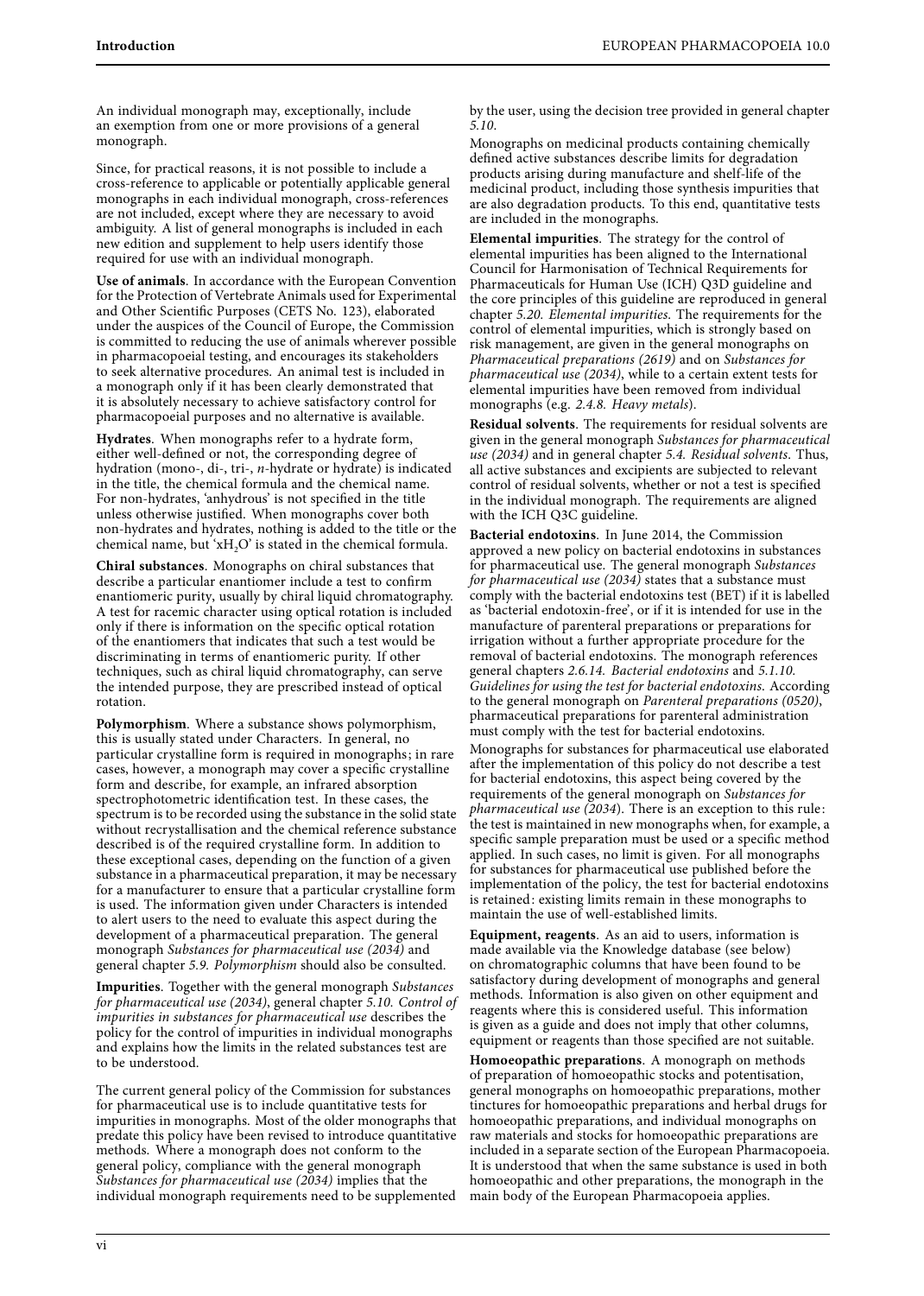**Herbal drugs and herbal drug preparations (including traditional Chinese medicines)**. All relevant monographs are grouped together in a separate section of the European Pharmacopoeia.

**Protected species**. Monographs, notably those on herbal drugs, may cover material obtained from protected species. Inclusion of these monographs is without prejudice to the provisions for protection of these species under national and international law.

**Patents**. The description in the European Pharmacopoeia of articles subject to patent protection does not confer or imply any right to the use of such patents by any person or persons other than the proprietors of the patents concerned.

## MONOGRAPHS ON PHARMACEUTICAL PREPARATIONS

The general monograph Pharmaceutical preparations (2619) is intended to be a reference source of standards in the European Pharmacopoeia on active substances, excipients and dosage forms which are to be applied in the manufacture/preparation of pharmaceuticals, but not a guide on how to manufacture as there is specific guidance available covering methods of manufacture and associated controls.

Harmonisation and standardisation for pharmaceutical preparations is dealt with via the drafting of general dosage form monographs setting out elements common to all preparations covered by the monograph, and via the development of standard test methods used to test medicinal products. The inclusion of these general monographs and methods in the European Pharmacopoeia provides competent authorities and manufacturers with a common basis for the preparation and evaluation of marketing authorisation applications. In addition, after a successful pilot phase, individual monographs on medicinal products containing chemically defined active substances are now elaborated on a regular basis.

Reference standards established for the assay of active substances and excipients may be suitable for use as assay standards for preparations when the conditions stated in general chapter 5.12. Reference standards are fulfilled.

# WORK PROGRAMME

The work programme (elaboration of new monographs or general chapters or revision of existing texts) is decided by the Commission at the 3 annual sessions. In general, whenever 2 member states express a wish to elaborate a monograph, the Commission adds the item to the work programme. Changes to the work programme are published on the EDQM website and in Pharmeuropa. Information is also provided to industry associations registered with the Secretariat and to manufacturers' liaison contacts and in the [EDQM Knowledge](http://go.edqm.eu/knowledge) [database](http://go.edqm.eu/knowledge) (including reasons for the revision). Interested parties are invited to contact the Secretariat for any items where they wish to be involved in the work.

# CERTIFICATION PROCEDURE

The procedure for the certification of suitability to the monographs of the Pharmacopoeia allows suppliers to demonstrate that the quality of their substance is suitably controlled by the relevant monographs (see Public Health Committee (Partial Agreement) Resolution AP-CSP (07) 1 or any subsequent revision, available from the EDQM and on its website) and is an aid to the use of monographs in marketing authorisation applications where relevant, complemented by additional tests appended to the certificate. The certification procedure also applies to herbal drugs, herbal drug preparations and any substance subject to the risk of transmissible spongiform encephalopathy (TSE). Certificates of suitability are issued by the EDQM only for substances produced under a suitable quality system. Certificates are granted with respect to published monographs. Details on how this scheme is run are available from the Secretariat and

on the EDQM website. A daily updated list of the certificates granted is available online on the EDQM website, including voided or suspended certificates.

## PUBLICATIONS

The official version of the European Pharmacopoeia is available in English and in French. Three additional supplements are published every year.

**Implementation**. The date on which monographs are to be implemented is fixed by a Resolution of the European Committee on Pharmaceuticals and Pharmaceutical Care (Partial Agreement) of the Council of Europe, following a recommendation by the Commission. This date is usually 1 year after adoption and about 6 months after publication. Where a monograph is to be implemented at a date earlier than the next publication date of the European Pharmacopoeia or a supplement, a Resolution of the European Committee on Pharmaceuticals and Pharmaceutical Care gives the full text to be implemented. The text is also published in Pharmeuropa for information and posted on the EDQM website as part of the Resolution.

**Pharmeuropa** is the European Pharmacopoeia Forum. Texts are published for public enquiry 4 times per year (with deadlines for comments) as an aid to the elaboration of monographs and as a vehicle for information on pharmacopoeial and related matters. It is therefore extremely important that manufacturers and users of the substances provide feedback on the draft monographs. Pharmeuropa Bio & Scientific Notes, a publication indexed by bibliographic services, includes scientific papers related to the establishment of biological reference preparations and validation of biological methods within the Biological Standardisation Programme of the EDQM, and to various aspects of pharmaceutical analysis and other subjects relevant to the Pharmacopoeia. Both of these are only available online as free publications.

**Knowledge database**. The EDQM website provides access to a database containing a variety of information related to monographs and other texts and intended to facilitate their proper use. Information is provided on:

- the status (e.g. whether the text is under elaboration or a revision is ongoing, together with a brief description, if deemed appropriate);
- typical chromatograms (or other raw data) obtained for certain chromatographic separations and brand names of chromatography columns used in monograph development;
- suppliers of reagents and equipment that may be difficult to find for some users;
- revisions of the texts on a historical basis, starting with the 5<sup>th</sup> Edition;
- harmonisation status;
- other relevant topics.

**Archives (online)**. The European Pharmacopoeia Archives contain copies of the  $1<sup>st</sup>$  to the  $9<sup>th</sup>$  Editions in PDF format. They are available to all European Pharmacopoeia subscribers with an up-to-date subscription and a registered EPID code.

**Website**. Information on activities and many other aspects of the European Pharmacopoeia can be found on the EDQM website (www.edqm.eu).

**HelpDesk**. Many technical and other enquiries are addressed to the EDQM by users. They should be submitted via the HelpDesk on the EDQM website. The EDQM will deal with enquiries that are related to the use of monographs and other texts of the European Pharmacopoeia. The HelpDesk has a section of Frequently Asked Questions that should be consulted by users before submission of an enquiry.

**Revision programme**. Proposals to revise a text of the European Pharmacopoeia may be submitted by a delegation, by the Chair of the Commission, by the chair of a group of